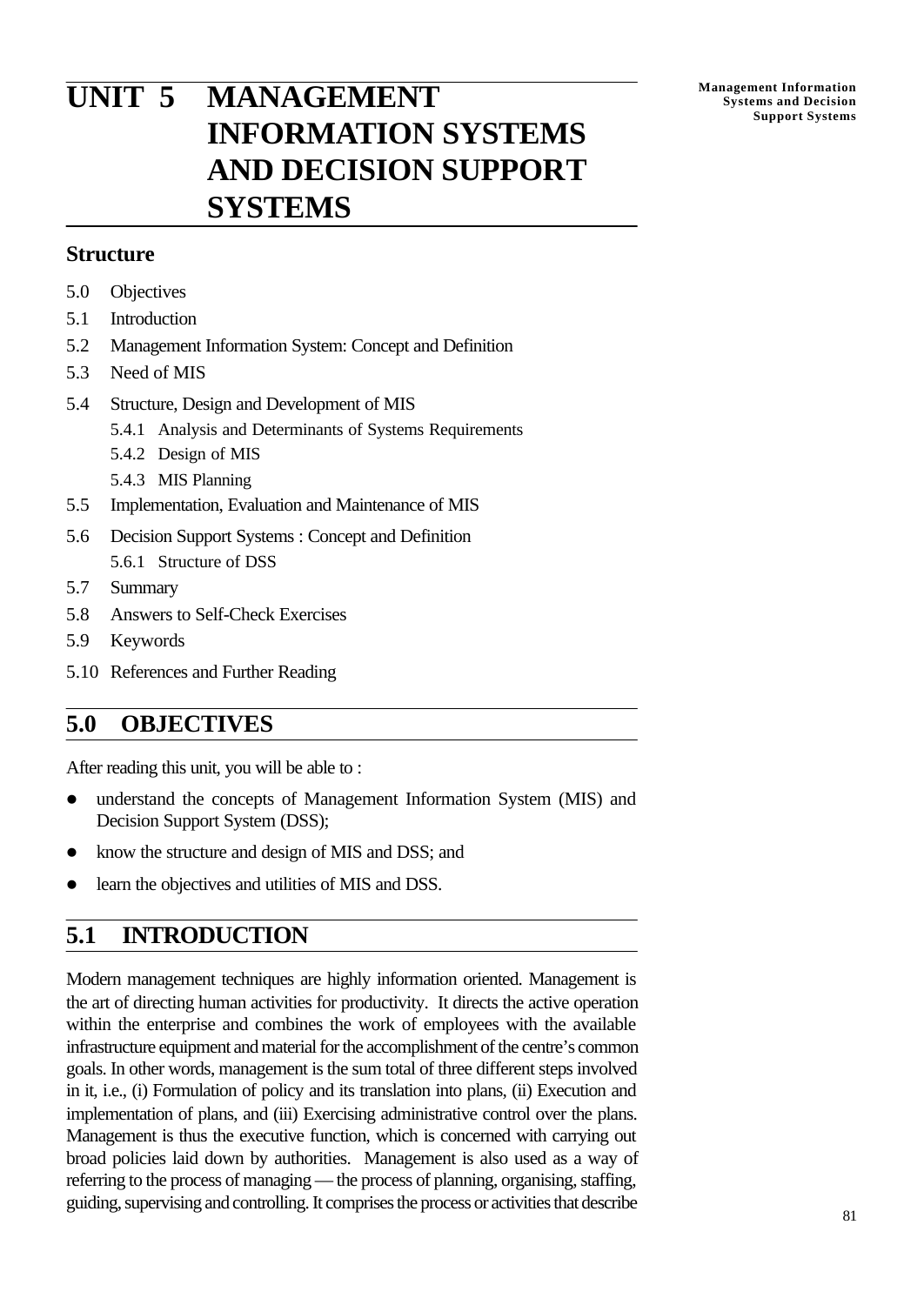**Types of Information Systems** what managers do in the operation of their organization — Plan, organise, initiate and control operations.

> The information explosion over the past years has had a profound impact upon the complexity of management and organization. As a decision-maker, the manager is essentially a processor of information. Modern management looks for the ability to obtain, store, process, retrieve and display right information for the right decision, which is vital. In order to remain ahead of competitors and to keep pace with technological advancements and their impact on the firms' products or services, the manager must keep himself abreast of selected information and organise it for decision-making. MIS is a system that aids management in performing its job. The management process can be described as: planning, directing, organizing, controlling and feedback.

> Making decisions concerning complex systems (e.g. management of organizational operations, industrial processes, the command and control of military combat units, management of resource sharing networks) often strains our cognitive capabilities. The decision support system supports the decision-making process in a semistructured and unstructured environment.

## **5.2 MANAGEMENT INFORMATION SYSTEM : CONCEPTAND DEFINITION**

A Management Information System (MIS in short) is an organized procedure that provides past, present, and prediction information. It plays now-a-days an important and decisive role in planning and decision making by furnishing uniform and timely information. Modern management information systems are computer based systems with built in automatic data retrieval, data capture, selection, sorting, data processing data analysis and data exchange capabilities. MIS is a system which provides management with the information it requires to monitor progress, measure performance, detect trends, evaluate alternatives, make decisions and to take corrective action.

MIS is, thus, a system in which required data are collected and transmitted to help the managers at various levels in the process of planning, implementation and evaluation. In other words, MIS is a system which collects, analyses, stores and displays information to the decision-makers at all levels for the management of resources, flows of material, personnel, money facilities and machines.

It can be concluded that MIS is a computer-based organizational information system which provides information for management activities and functions. The concept of MIS is better understood if each part of the term is defined .

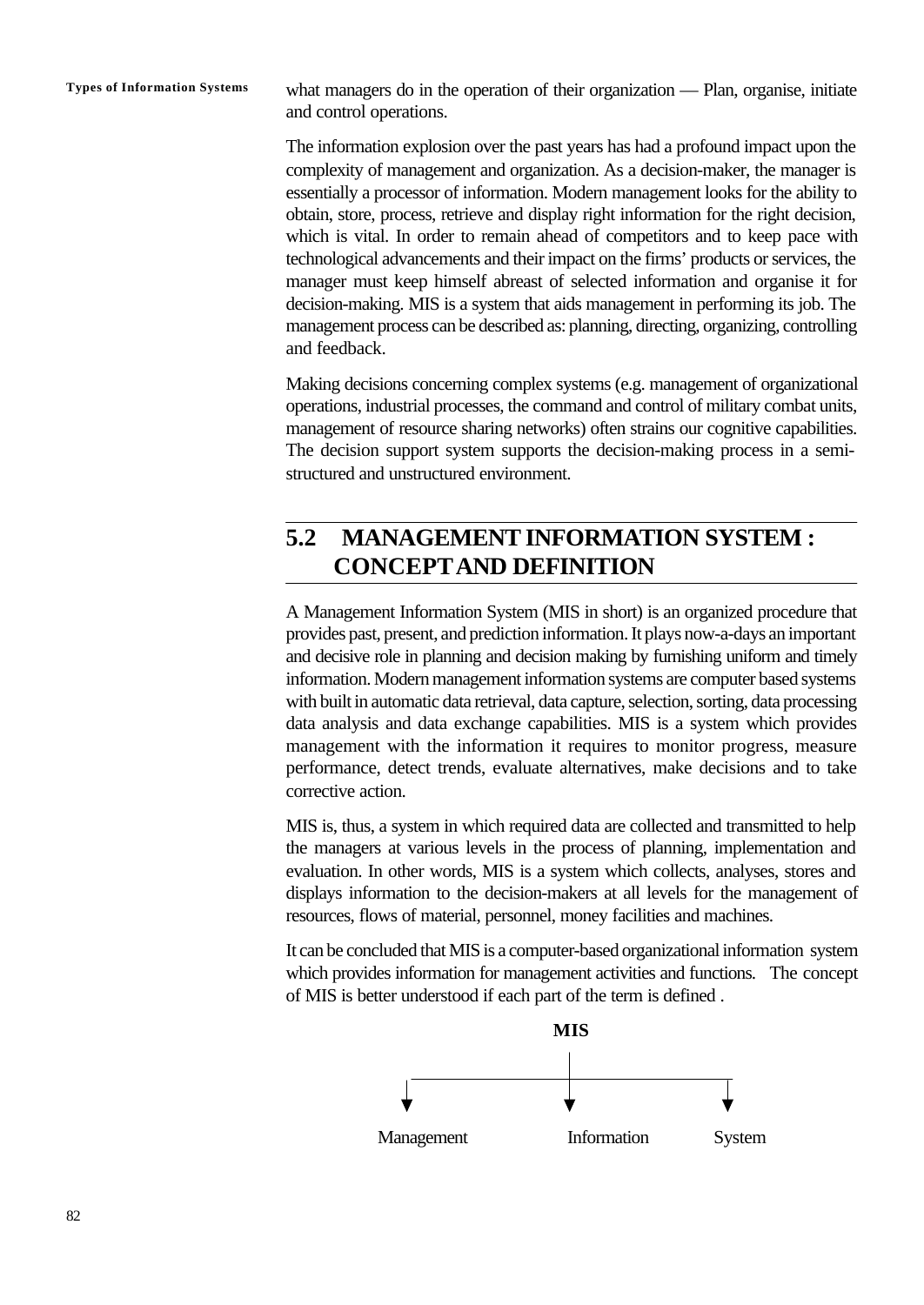### **Management**

As already explained in the introduction it comprises the processes or activities that describes what managers or executives do in the operation of their organization: plan, organize, initiate and control operations. They plan by setting strategies and goals and selecting the best course of action to achieve the plan. They organize the tasks necessary for the operational plan, set these tasks up into homogeneous groups and assign authority delegation. They control the performance of the work by setting performance standards and avoid deviations from standards. As decision-making is such a fundamental prerequisite to each of the foregoing processes, the job of the MIS becomes that of facilitating decisions (structured decisions) necessary for planning, organizing and controlling the work and functioning of the organization.

### **Information**

Information consists of data that have been acquired, processed or otherwise used for inference purposes, argument, or as a basis for forecasting or decision-making. Information can be facts or figures, qualitative or quantitative, which are essential for arriving at decisions.

### **System**

A system is a set of interrelated elements linked together for a common objective. There is a functional relationship between the different components or parts. The system concept of MIS is therefore one of optimising the output of the organization by connecting the operating system through the medium of information exchange. We are concerned with 3 systems: (1) Organization, (2) The system of management, (3) Management information system, that provides information for making decisions regarding the integration of the organization through the process of management. The computer system is an important component of the MIS system.

The objective of an MIS is to provide information for decision-making on planning, initiating, organizing and controlling the operations of the sub-system of the firm and to provide a synergistic organization in the process. MIS supports decision-making at all levels of the organization.

## **5.3 NEED OF MIS**

The process of management in any organization (be an industry, govt. organization, business, public enterprise) has become very complex now-a-days. The reasons for complexity can be attributed to four primary aspects: (i) the technological revolution, (ii) research and development, (iii) product changes, and (iv) the information explosion. The technological revolution has influenced every sector of economic and social activity like transportation, communication, agriculture, manufacturing, and product techniques. The changes will continue at an accelerated pace. This demands considerable improvement in management. It is imperative that in order to cope with these changes, the manager will require large amount of selective information for the complex task and decisions ahead. Thus, the technological revolution requires a managerial revolution. Increase in expenditure on research and development has greatly accelerated technological changes. This has not only made the product and supporting operations more complex but the life cycle of the product is being shortened. The effect of research and development is tremendous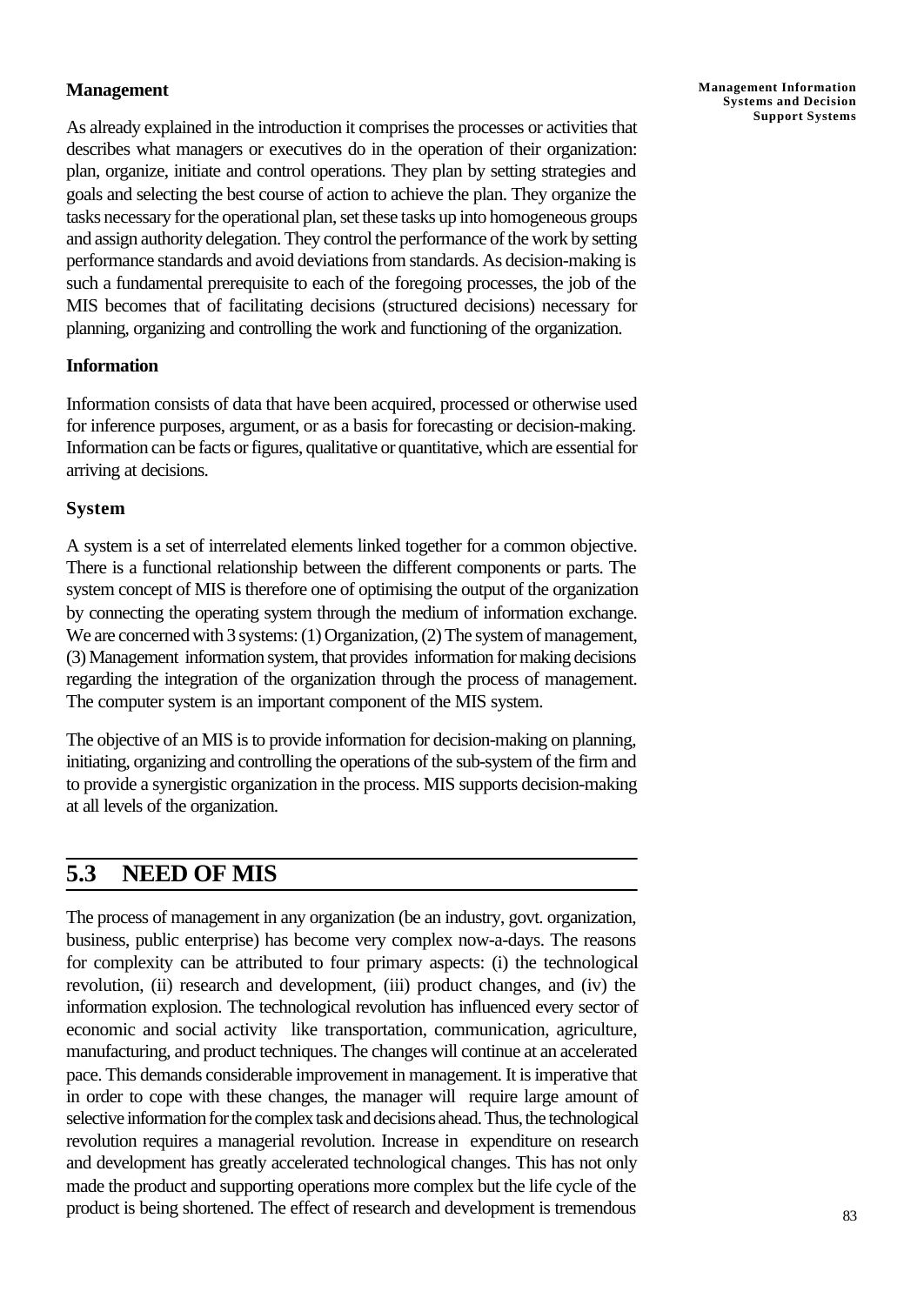**Types of Information Systems** on their operations and the system should therefore provide for better planning, better management and better information to accommodate the effects.

> Particularly in the context to product changes, today's manager must deal with an enormously high product mortality rate. The competition for any product today (may be a car, a television set, a washing machine etc.) is so much that every manufacturing organizaton is always at the tip of iceberg' which calls for better management and the system approach. This implies that today's manager must keep himself abreast of the factors influencing his other firm's products and future operations. This requirement demonstrates the need for a properly designed management information system.

> Finally the information explosion has profound impact upon the complexity of management and organizations. The information is available in a variety of sources and forms which should be made available to the managers at appropriate time This necessitates the creation and development of management information system for better decisions.

> Above all there is an increase in the complexity of management, which calls for improvement in the management process. The reasons for the complexity of management are: (1) the theory of information feedback system, (2) a better understanding of the decision-making process, (3) operations research or management science techniques that permit an experimental or simulation approach to complex problems, (4) computers.

## **5.4 STRUCTURES, DESIGN AND DEVELOPMENT OF MIS**

The basic element or ingredient of MIS are concerned with three areas as strategic planning, management control and operational control distributions in the hierarchy of management levels of decision making. MIS has the following elements:

Input (data)

Analysis and Processing

Storage and Retrieval

**Output** 

Flow

Both the input and output are directly related to the information requirements of the organization. The information includes both the inflow of the input as well as the output of the information. The information processing, analysis and storage can be manual, mechanical or electronic. The following steps are necessary for the development of MIS:

- i) Analysis and determination of systems requirements
- ii) Design of MIS
- iii) Procurement of necessary material
- iv) Installation
- v) Operation and follow up.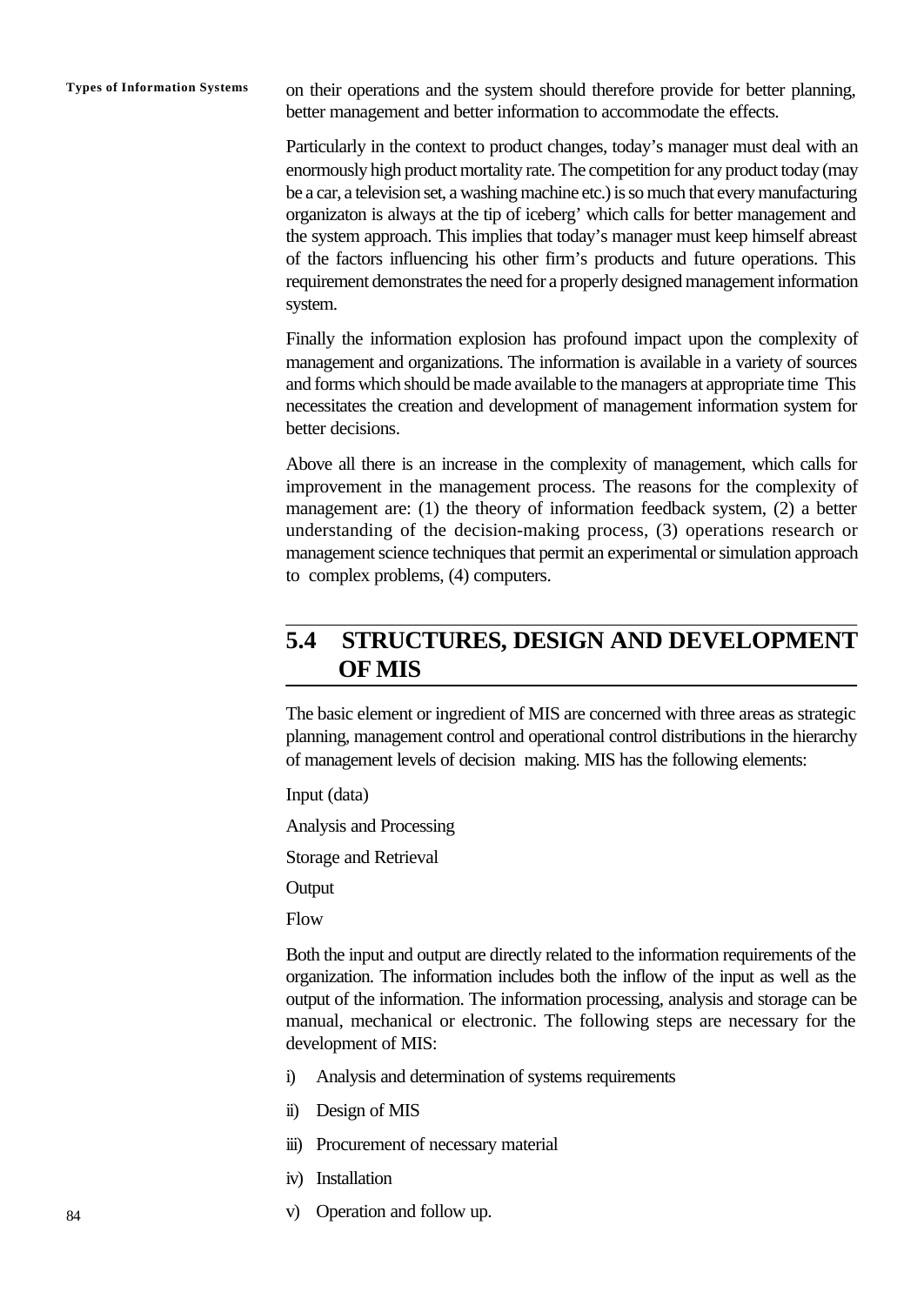All these five steps are interrelated. The system is improved through the interaction of these steps :

### **5.4.1 Analysis and Determinants of Systems Requirements**

The analysis of the information needs of the organization as part of the systems requirement is essential to find answer to questions like:

- What are the objectives of the organization
- What are the activities to be carried out
- What type of evaluation is required to assess the impact of its activities
- Who will collect the data
- Where, how and by whom will the data be processed
- How accurate and reliable should such data be
- What will be the frequency and timeliness of the report
- Who will use the information generated and how it will be used.

### **5.4.2 Design of MIS**

The next step is the actual design of information system covering all the five elements mentioned above, in such a manner that it is carried with minimum cost and delay in the required form of the information requirement of the administration. The following points may be kept in mind:

- a) The data generated at various levels should correspond to what is actually needed for management at that level.
- b) The necessary links between the various sub-systems of the MIS should be provided.
- c) An appropriate method for the processing and analysis of basic data should be designed.

### **5.4.3 MIS Planning**

The planning of MIS starts with its scope. There is need for system planning to offset uncertainty, to improve economy of operations, to focus on objectives, and to provide a device for control of operations. MIS objectives are derived from the organization objectives. An overview of the MIS development process is as under:



**Fig.1: MIS Development**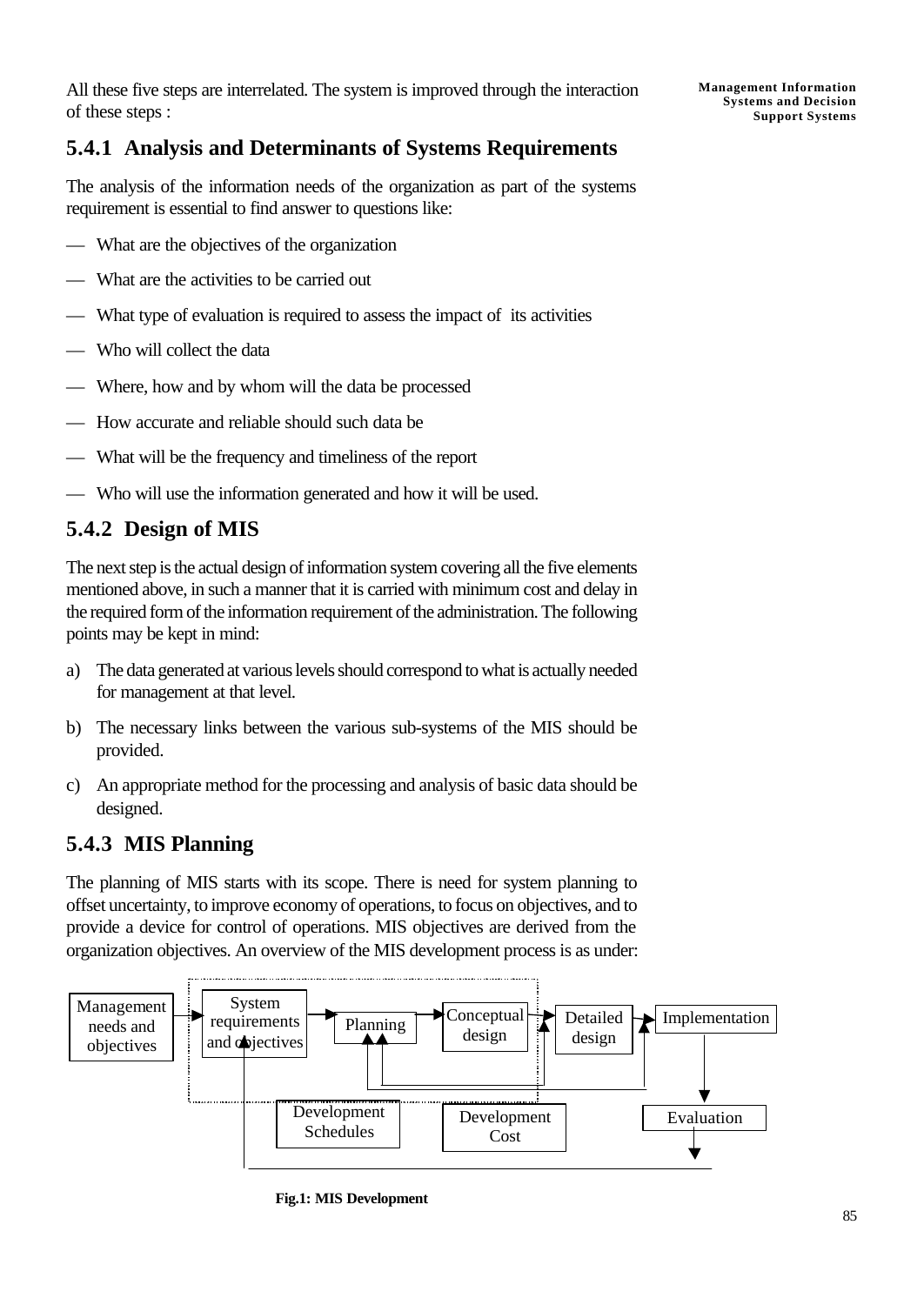**Types of Information Systems** Despite the organization's understanding of the nature and objectives in its operating activities, it is frequently quite difficult to state objectives for systems that cut across all functional areas. The manager must define system objectives in terms of legitimacy of information need and not in terms of satisfaction of demand that are not related to the objective. System objectives must ultimately be stated in terms of the objectives of the department group function or manager to be served or in terms of the function that the information system is to perform. In other words, system objectives should be expressed in term of what manager can do after the information needs have been met. A clear statement of information needs is fundamental and necessary to good system design. Before the step of determining information need it is necessary to consider the information sources which may be categorised as follows–

- i) Internal and external records
- ii) Interviewing managers and operating personnel is a valuable method of identifying possible sources of information and analyzing the existing records.

#### **General Systems Flow**

The general system flow chart is a common method of indicating the general structure of a computer-based information system. Shown in such a chart is the description of the data processing logic in general terms. The system flow also reflects the design effects that have gone on before this step, i.e., setting objectives, establishing constraints and determining information needs and sources.

#### **System Inputs**

From the user's point of view, the inputs are structured when information source are determined. However, there remains the task of design of input format. Because inputs frequently have to be accepted in the form in which they are received from outside the organization, input design becomes a matter of converting these to machineusable form. More detailed input data specification includes the sources of data, i.e., where they come from, in what form they are and who is responsible for their production.

#### **System Outputs**

From the technical standpoint, the output data definition includes the specification of definition (i.e., where they go, what form they take, and who is responsible for receiving them). Included in the specifications are the distribution of output (who gets what, how many copies and by what means), the frequency with which output will be called for and its timing and the form the output will take.

The conceptual design report is in a sense, a proposal for the expenditure of funds and for organization changes.

#### **Software, Hardware and Tools**

The software design should actually start at the time of conceptual design. The trained programmer should develop standards and procedure for programming. Standard charting symbols, techniques and records should be maintained. He should develop the data processing logic and prepare the programming flow charts. The hardware requirements should also be considered.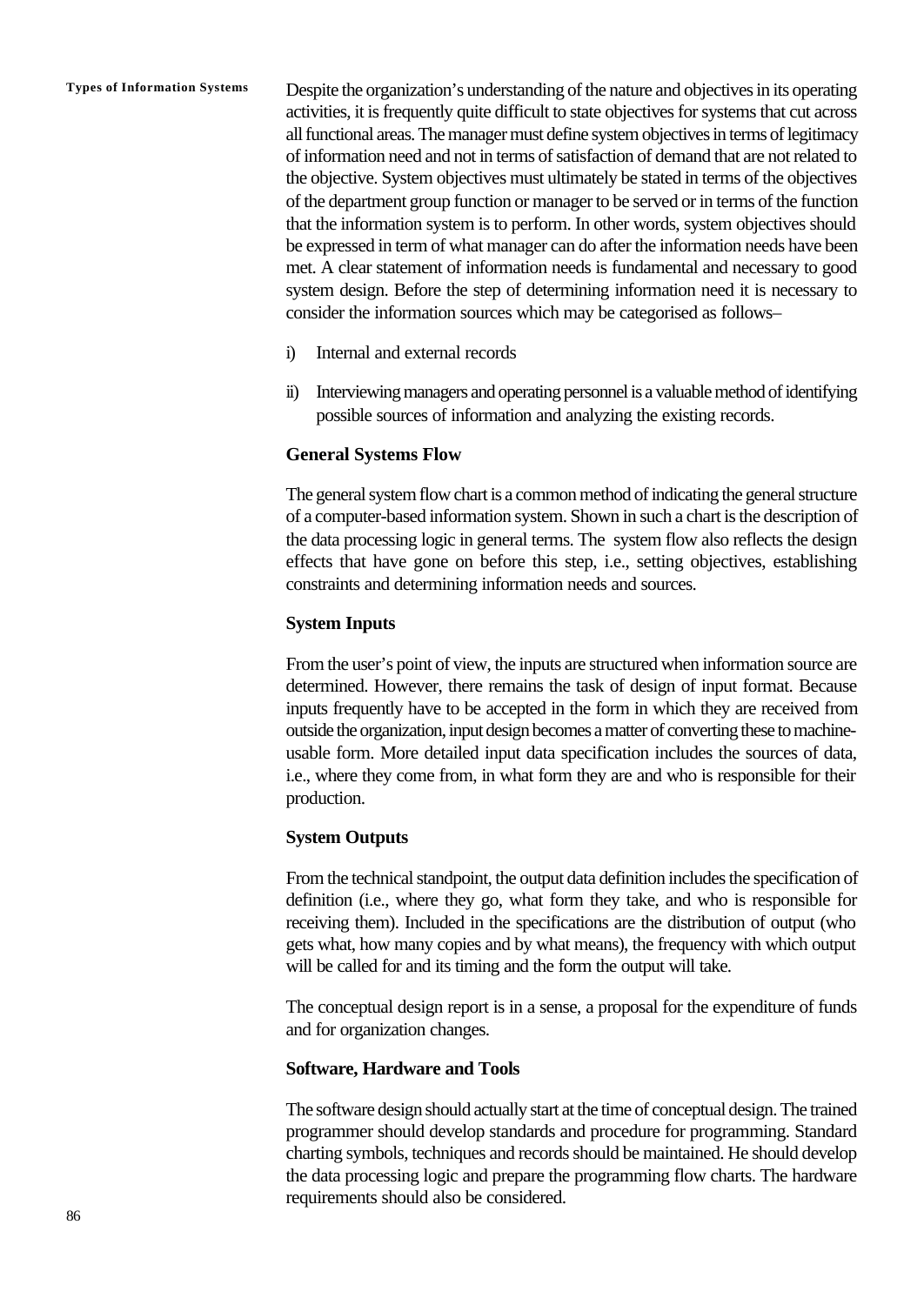The MIS for an industrial manufacturing organization should have the following components/divisions



#### **Management Information System**

**Fig. 2: MIS Development**





**Management and the Decision System**

**Fig. 3: Organizational Structure**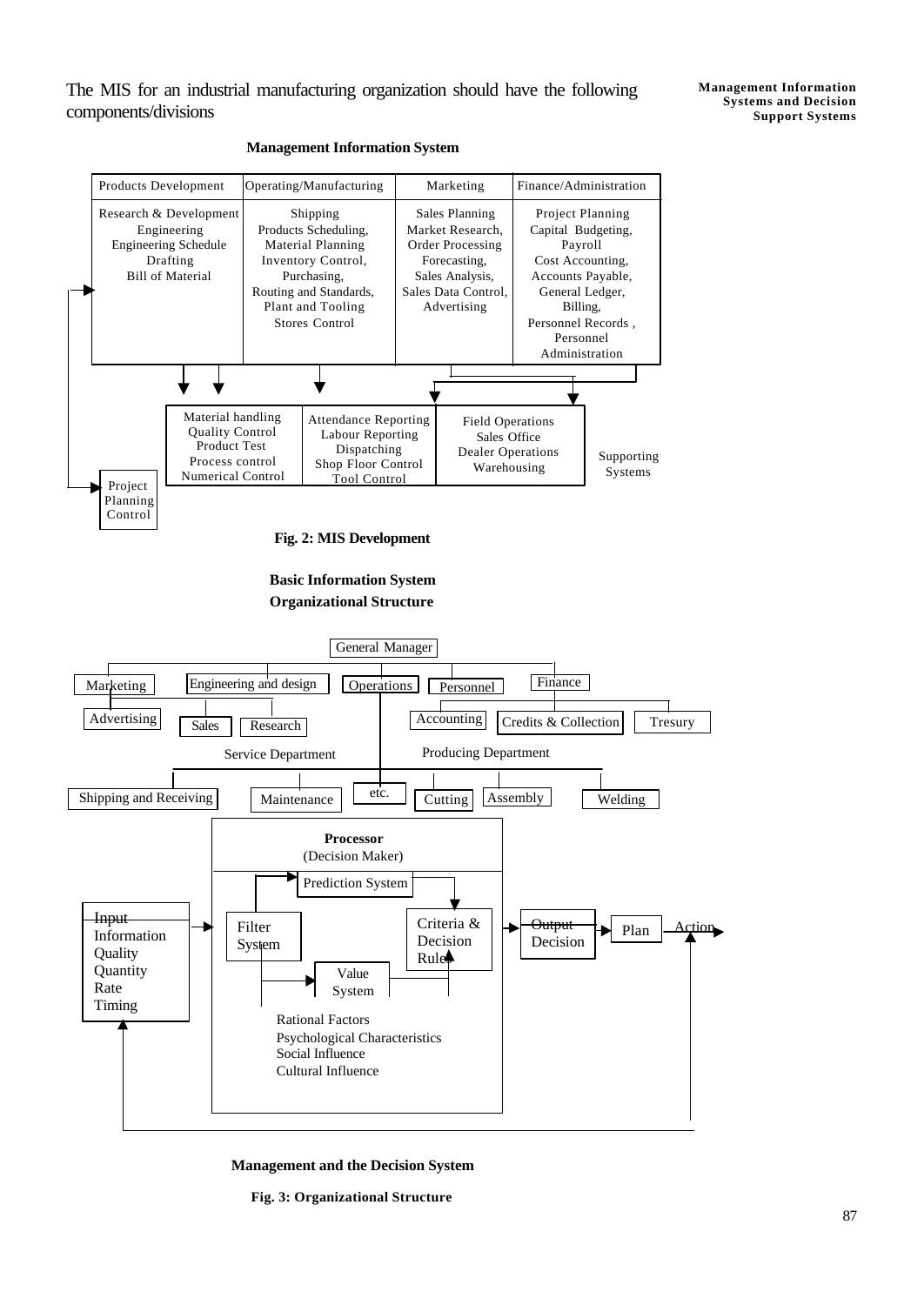## **Types of Information Systems 5.5 IMPLEMENTATION, EVALUATION AND MAINTENANCE OF MIS**

The design of an MIS may seem to be an expensive project to management, the cost of setting the MIS on time satisfactorily may often be comparable to that of its design. There are three basic phases for implementing MIS once the design has been completed. These are initial installation, the test of the system as a whole; and the evaluation, maintenance and control of the system. The major implementation tasks usually consist of:

- Planning the implementation activities.
- Acquiring and laying out facilities and offices
- Developing procedures for installation & testing
- Developing the training programmes for operating personnel
- Completing systems software
- Acquiring required hardware
- Generating files
- Designing forms
- Testing of entire system
- Documenting the system
- Evaluating the MIS

The MIS is specifically developed for routine operations. In the detailed design phase, the specification for the files are developed. In the implementation stage, the actual data must be obtained and recorded for the initial testing and operation of the system. This requires a check list of data, format of data storage form and format and remarks to indicate when the data have been stored. In the detailed design phase, each item of data for the files is specified and the retrieval methods (index) are developed. In the implementation stage, forms must be designed so that the data may be analysed by the programmer who decides codes for storage in the computer. The development of files or databases belongs to the conceptual realm of information systems designs, storage and retrieval experts.

After the MIS has been operating smoothly for a short period of time, an evaluation of each step in the designs and the final system performance should be made. The feedback principle should apply to the work of the MIS as well as to the product. Evaluation can be done from the cost benefit point of view also by comparing the old and the new systems.

Maintenance is closely related to control. Maintenance is that ongoing activity that keeps the MIS at the highest levels of effectiveness and efficiency within cost constraints. In other words maintenance of MIS is directed towards reducing errors due to design, due to environmental changes and improving the systems scope and services. These activities are sometimes classified as: (1) emergency maintenance, (2) routine maintenance, (3) system maintenance which may apply to the following activities :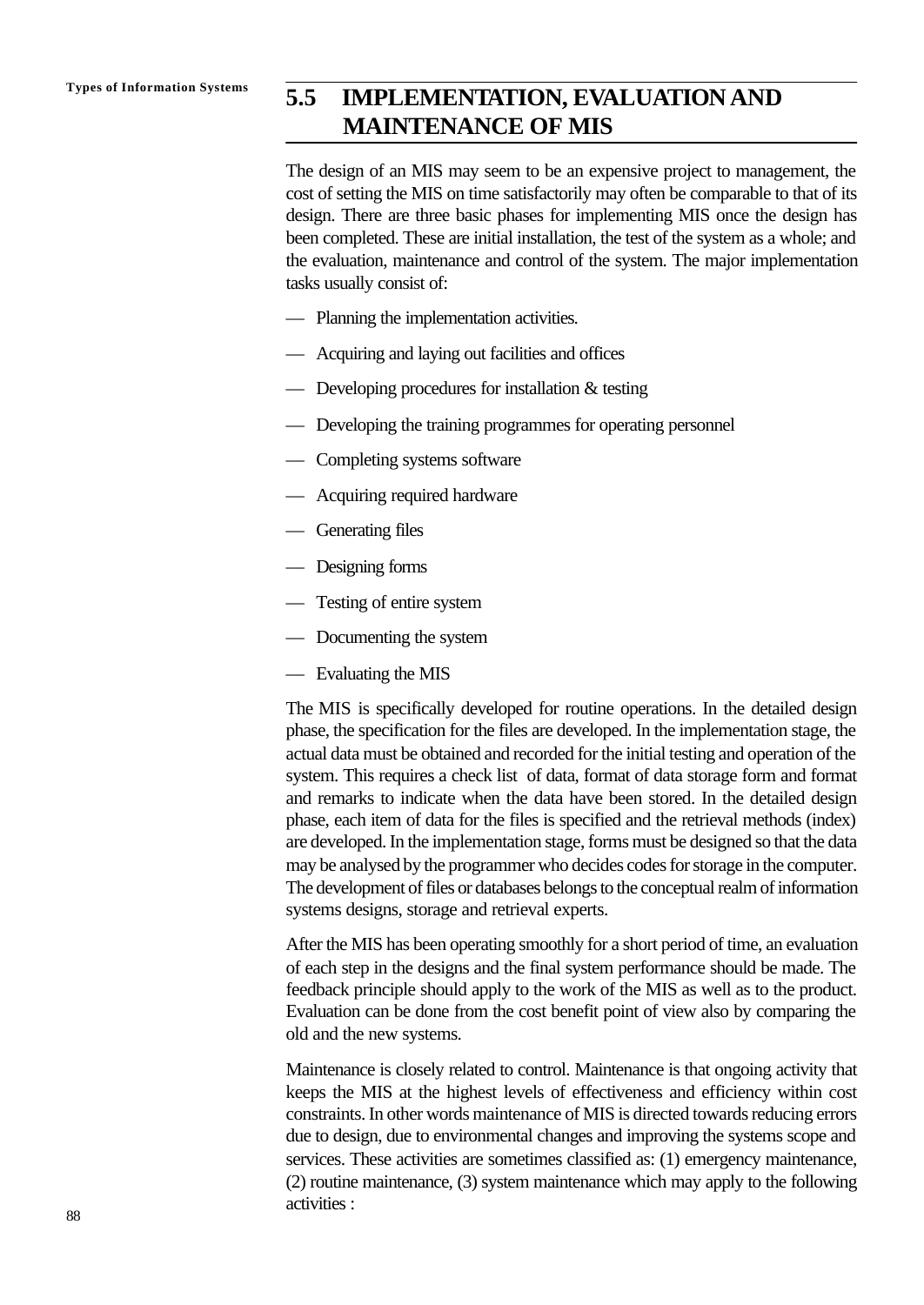- Changes in policy statements
- Changes in reports received by a manager who replaces an outgoing manager
- Changes in forms
- Changes in operating systems
- Changes in procedure
- Changes in hardware or hardware configuration
- Software modification or addition
- System controls and security needs
- Changes in inputs from the environment,

Specific responsibility for maintenance should be assigned to a supervisor and team of MIS analysts, programmers and forms specialists.

## **5.6 DECISION SUPPORT SYSTEMS: CONCEPT AND DEFINITION**

The Decision Support System (DSS) is a relatively recent development in the field of information systems, representing a radical departure in the application of computers and information to the decision-making processes in the organization. Instead of providing periodic reports or answers to ongoing problems as is done in management information systems, the DSS emphasises the support to the decision making process of the manager. The support entails the use of a computerized information system by the individual to explore, analyze and examine the alternative choices for the solution of problems of a non-routine nature. The system enhances the cognitive capabilities and serves as a stimulus that improves the decision-making process.

The concept represented by DSS is different from that of MIS. The DSS aims to support the decision-maker in a complex problem-solving environment which represents a radical departure in the application of computer and information to the decision-making process in the organization. The origin of the system is considered to have began in the early 1970's with contribution from Scott Morton, who developed the management decision systems in 1971. The support provided by the DSS entails the use of a computer system to access facts or data and to provide filtering and pattern recognition ability to the data retrieved, as well as generate computation facility to the data for comparison and projection. Decision support systems are gaining increased popularity in various domains including business, engineering, military, medicine and information service. They are especially valuable in situations in which the amount of available information is prohibitive for the intuition of an unaided human decision-maker and in which precision and optimality are of importance. DSS can aid human cognitive deficiencies by integrating various sources of information, promoting intelligent access to relevant knowledge, and aiding the process of structuring decisions.

DSS differs fundamentally from MIS in that the former is always oriented to the particular kind of decision that is categorised as unstructured (ill structured). A DSS is designed and developed to support managers in structuring the unstructured decision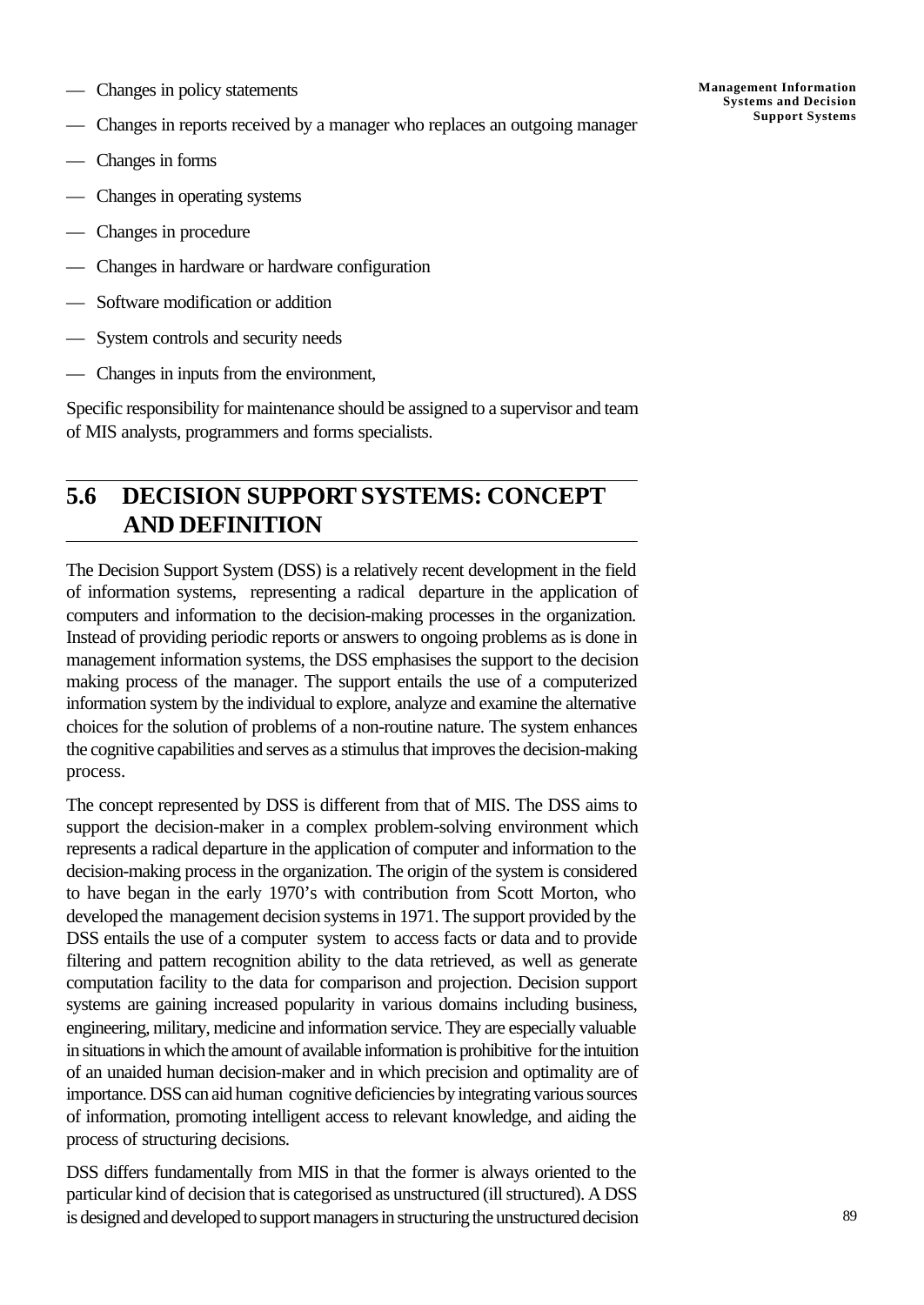**Types of Information Systems** problems, in building a model of the problem, and in specifying criteria and sets of alternatives before making a final choice.

> The decision involves three things: (i) creation of a concept of a desired state of affairs, (ii) apparent state of actual conditions, (iii) generation of kind of action to be taken in accordance with the discrepancy between the derived and actual states. The process of conversion of information into the proposed action is decision-making. Due to limited cognitive ability to select and categorise data for processing, decisionmakers typically use a few broad categories of data even when such broad categorization suppresses important information. They attempt to reduce the input (data) from the environment to a manageable quantity by selecting and filtering. A DSS serves as a back up to the cognitive process and provides pattern recognition ability to the data retrieved. DSS provides support in the form of graphics summaries of reports or time series analysis, which helps the decision-maker to categorise all rich information in order to find relevant data that sharpens or refines the understanding of the problem and that reduces dispersion in the various probability distributions. Thus DSS incorporates a database, a database management system, a modeling facility as well as dialogue generation and management software. DSS as a field is interdisciplinary in nature drawing upon work from database management, language processing, OR and modeling, AI, formal logic, cognitive psychology and other disciplines.

#### **Framework of DSS**

DSS is based on the model of HIPS proposed by Newell and Simon : It explains how the human mind processes information. It comprises the following components.

- Perceptual sub-system comprising receptors and buffer memories
- Cognitive processor
- Internal memory comprising short-term memory (STM), long-term memory (LTM)
- Motor sub-system

#### **Definition of DSS**

Michaell S. Scott Morton has defined DSS as an interactive computer-based system that helps decision-makers utilize data and models to solve unstructured problems.

Gorry & Scott Morton defined DSS as a system to support managerial decisionmakers in semi-structured and unstructured decision situations. Little has characterized DSS as a model-based set of procedures, data and judgment to assist the manager in his decision-making tasks.

Bonczek characterized DSS as a computer-based interactive system consisting of three components. These three components are: (i) Language system to provide communication between user and other components of the system, (ii) a knowledge system, (iii) a problem processing system. Keen has viewed DSS as a tool for providing access to information and analytic models directly to decision-makers in order to support decision tasks that blend the use of both intuitive judgment and analytical methods.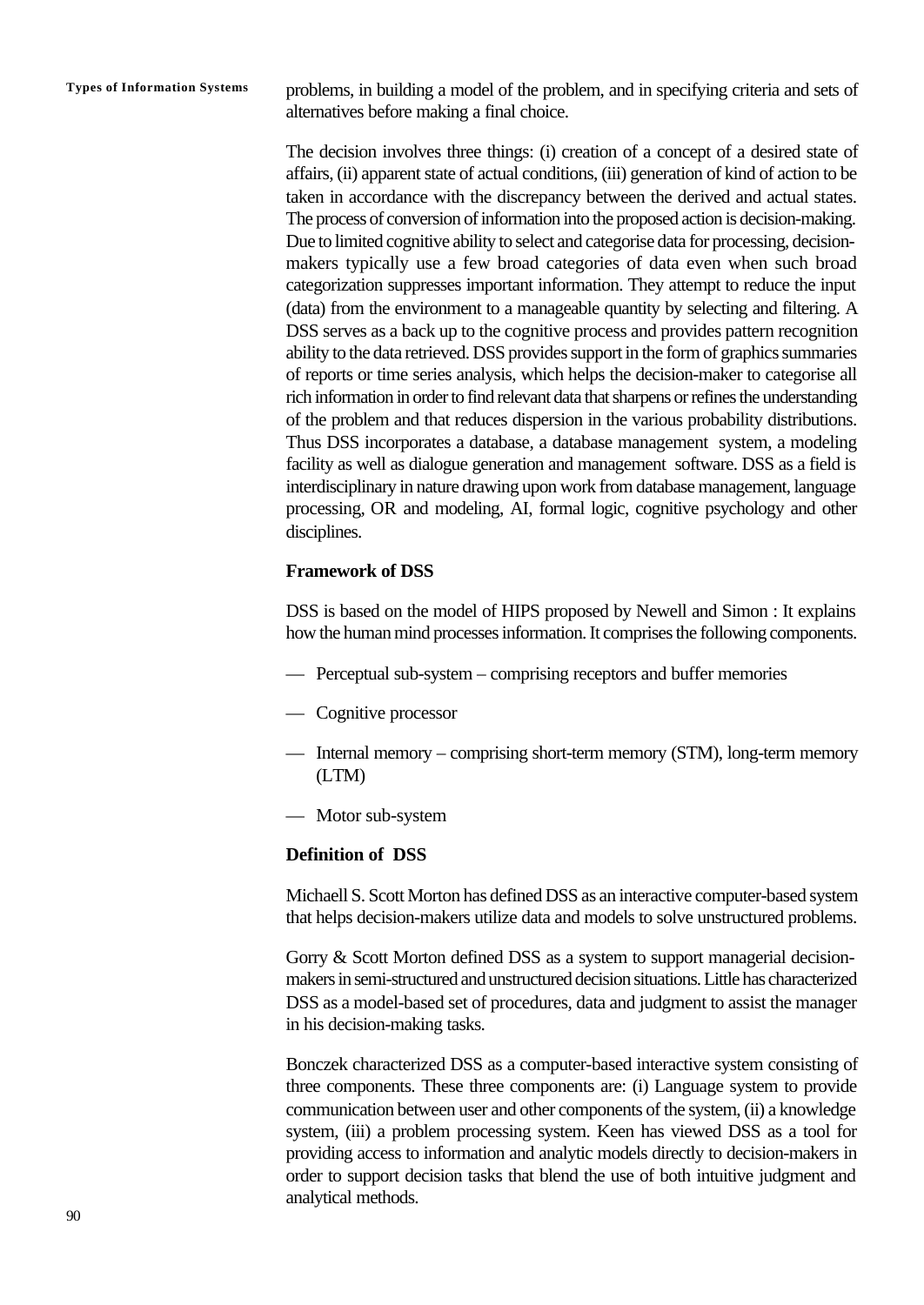### **Structure of a Decision Support System**

DSS is an interactive computer based-system that aid users in judgement and choice activities. It provides data storage and retrieval but also enhances traditional information access and retrieval function with support for model building and modelbased reasoning. It supports framing, modeling and problem solving. There are three fundamental components of the Decision Support System :

- i) Database and database management: A DBMS serves as a databank for DSS. It stores large quantities of data that are relevant to the class of problems for which the DSS has been designed. A DBMS separates the users from the physical aspects of the database structure and processing.
- ii) Model Base and Model Base Management: The function of MBMS is analogous to that of DBMS. The purpose of MBMS is to transform data from the DBMS into information that is useful in decision-making.
- iii) Dialogue Generation and Management System (DGMS): It is a software for managing interface between the user and the system.



**Structure of DSS**

### **Data Base and Data Base Management System**

Data represent certain parts of the real or conceptual problem domain, in other words problem space in symbolic form. A database is a collection of data stored in a computer to be used for analysis and interpretation of the problem being investigated. The database must have a defined structure. Data for DSS has internal as well as external source.

The database should have certain important capabilities like : Data reduction, support for memories, varying levels of detail, varying amount of data, multiple sources wider time frame, varying degree of accuracy, random access, performance and user interface. The databases are a collection of data structures, which includes lists, tables, relations, hierarchies and networks. A DSS may use one or more of the following types of data model: record model, relational model, hierarchical model, network model and rule model. The selection of a data model is based on operation and integrity constraints. Data stored in the database are normally structured and formulated into fields, records and files. A data model is described as a set of objects. These objects can be either values or relationships among values. Record model is the oldest and most common data model with the most varied data structures and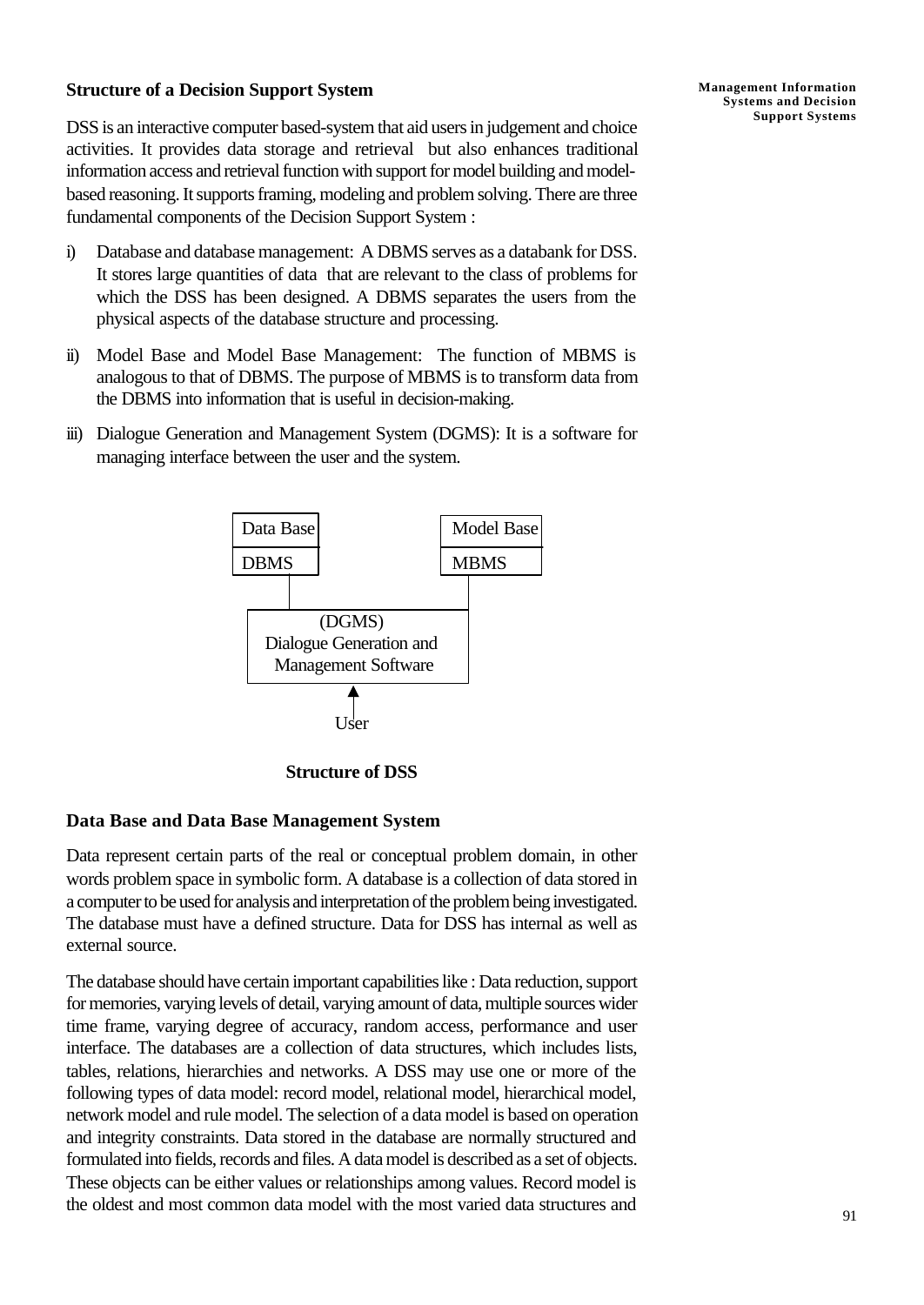**Types of Information Systems** the well defined operations and integrity constraints. It is a set of records each consisting of a set of fields. In the relational model, the data structure of the relational model is united. It provides a mathematical basis for set operation on record and defined integrity constraints. The data structure in the relational model consists only of relations. In a hierarchical model there may be several descendant record types at any level, and for any record there may be several instances of descendant. A network model consists of sets of records and links, but the links are explicit. The rule model is seldom used in the traditional information systems but it is common in expert system or intelligent system where the model is called production rule.

#### **Modeling and Model Management System**

The modeling component is an important feature of a DSS which provides the decision maker with the capability to describe and analyse existing problems as well as to generate and compare alternative solutions. The modeling facility of a DSS improves the cognitive capabilities of Data Modeling(DM). Human beings approach problem solution tasks by developing appropriate mental models of the problem to work on. The modeling facility of DSS enables a decision-maker to replicate the mental model of the phenomenon under study. An important aspect of the modeling components of a DSS from the decision-making point of view is that it allows feedback and provides interaction between the user and the system, permitting the user to examine clues that may help in identifying problems and in inventing, developing and analysing the possible courses of action. The main activities of the modeling components are : projection, deduction, analysis, creation of alternatives, comparison of alternatives, optimization and simulation. The modeling component helps the user in drawing an inference and exercising control. The model base contains a library of models. The model base management system perform the functions: Generation, Restructuring updating, and Report generation enquiry.

#### **Dialogue Generation and Management System**

The dialogue sub-system is an extremely valuable component of the DSS, which provides capabilities to the user to interface with database and permits the use of the system in an interactive and iterative mode. The DSS draws its characteristics of user friendliness and flexibility from the dialogue system. A dialogue system includes the user, the terminal and software component. The dialogue system is divided into three parts : The action language, presentation language and knowledge base. There are different dialogue styles used in DSS as follows :

- i) Question-answer dialogue
- ii) Command language
- iii) Menu dialogue
- iv) Input-output form dialogue
- v) Input in context of output dialogue

#### **Systems Requirement**

A DSS requires a set of modeling capabilities in order to meet the following functional needs:

- A model base and a set of software functions to manage it
- Integration of the modeling component with the dialogue component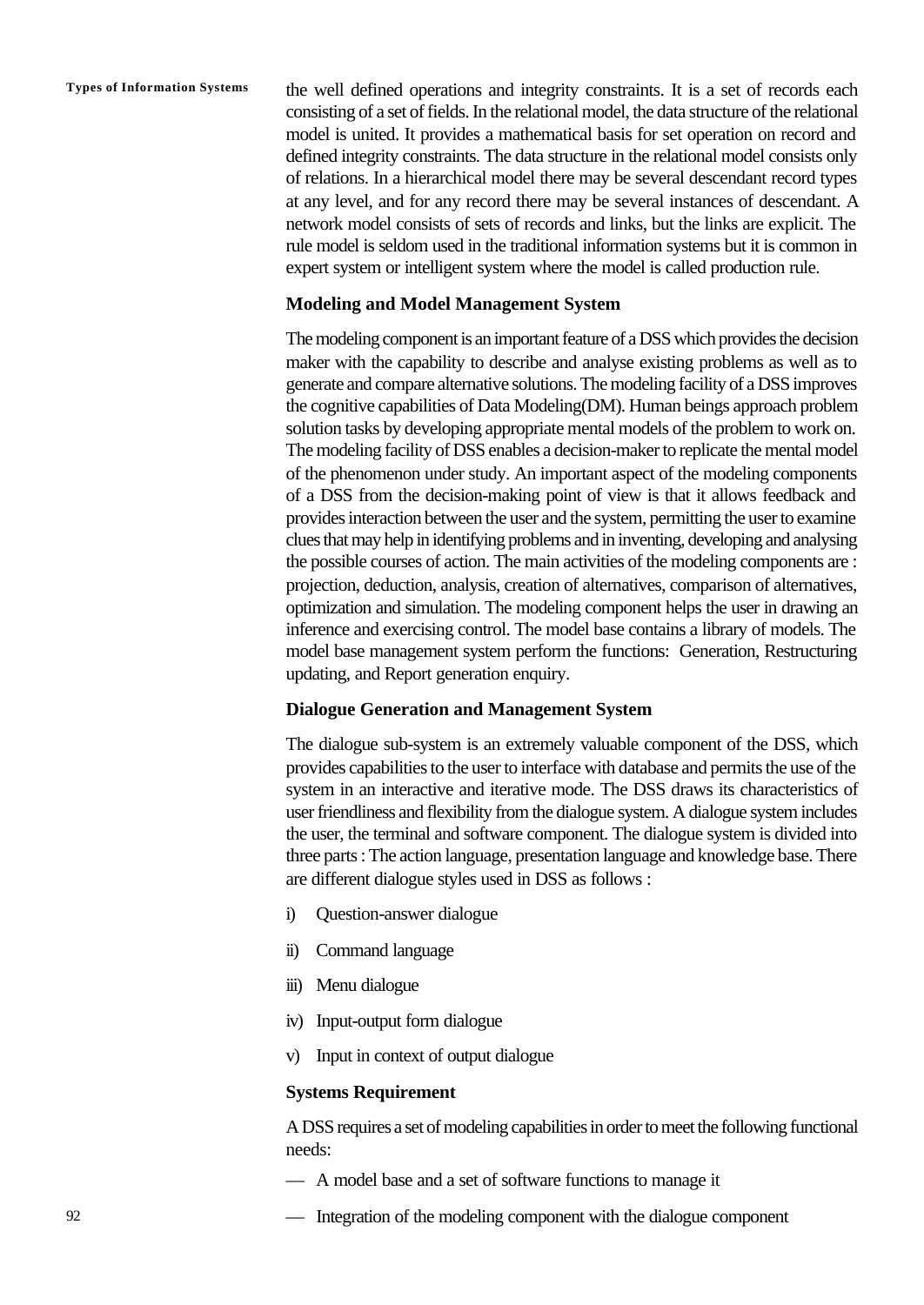**Systems and Decision** — **Support Systems** Integration of the modeling component with the data component.

#### **Self Check Exercise**

- 1) What is management information systems (MIS) ?
- 2) What are the structural elements of the MIS ?
- 3) What is decision support system ?
- 4) What are the structural components of DSS ?
- **Note:** i) Write your answers in the space given below.
	- ii) Check your answer with the answers given at the end of this unit.

................................................................................................... ................................................................................................... ................................................................................................... ................................................................................................... ................................................................................................... ................................................................................................... ...................................................................................................

### **5.7 SUMMARY**

A Management Information System (MIS) is generally thought of as an integrated user machine system providing information to support operations, management and decision making functions in an organization. The MIS is more suited for supporting decisions which are of a structured nature, i.e., the tasks are of routine and repetitive nature. The semi-structured tasks are hard to routinise. Thus MIS are inadequate to support the decision-making process of semi-structured and unstructured tasks because the solution involves some judgement and subjective analysis.

The decision-making process can be split into three phases:

- 1) **Intelligence** Which means searching the environment for conditions calling for decision. At this stage raw data are collected, processed and analyzed for clues that may help to identify the problem.
- 2) **Designing** Involves the process of inventing, developing and analysing possible course of action. In this phase an attempt is made to understand the problems to generate potential solutions and to test them for reasonableness.
- 3) **Choice** The third phase choice involves selecting a course of action from those available. This also includes implementation after the choice is made.

A DSS permits the users to interface with the collected information with a model, through a modeling facility of the computer to generate some predictions, beliefs or expectations. DSS supports decision-makers in semi-structured and unstructured decision situations.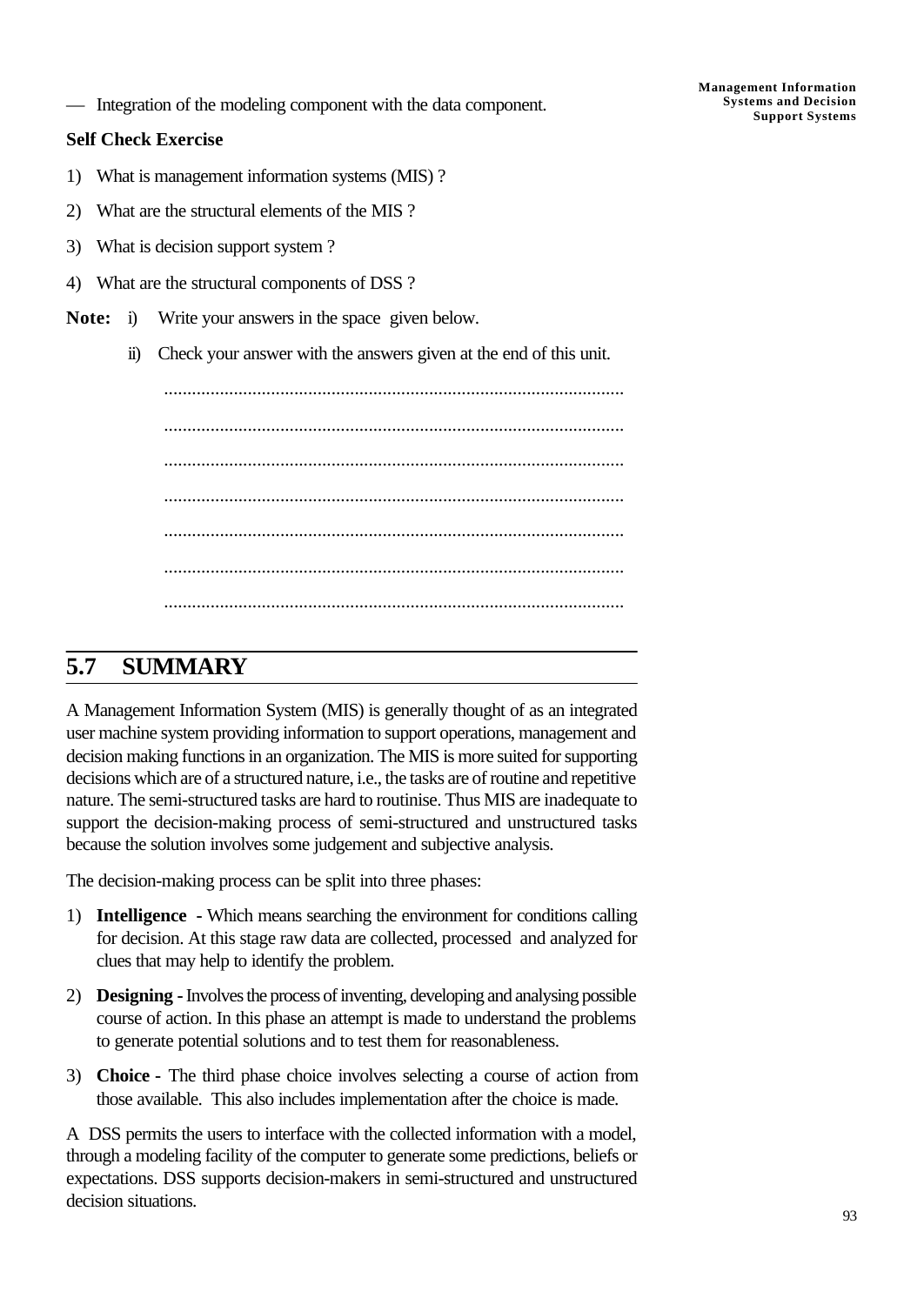## **Types of Information Systems 5.8 ANSWERS TO SELF CHECK EXERCISES**

- 1) Management Information System is a information system that aids management in making, carrying out and controlling decisions. Thus MIS is a system that aids management in performing its job. It provides management with information, it requires to monitor progress, measure performance, detect trends, evaluate alternatives make decisions and take corrective actions. It is a computer-based information system which provides information to support management activities and functions. It is a combination of information storage and retrieval systems. The goal of MIS is to supply managers or executives with the information that would help them to plan and control operations. Thus management information system is an organised method of providing past, present, and projection information relating to internal operations and external intelligence. It supports the planning, control and operational functions of an organization by furnishing information in the proper time frame to assist the decision-making process.
- 2) The structural elements of MIS are :

Input (data) Analysis and Processing Storage and Retrieval

**Output** 

Flow

Both the input and output are directly related to the information requirements of the organization. The analysis and processing component are an important aspect of MIS. The input information is analysed, evaluated and processed from the viewpoint of management requirements. The information after processing is stored using a specific database management software which provides the facility for the retrieval of information in a desired format and structure. In order to develop MIS, there is a need to understand the management structure of the organization itself. The work breakdown structure has to be worked out and the information needs of each specific work of management has to be determined. The analysis process is a level-by-level breakdown from system to sub-system, sub-system to task, task to subtask and subtask to work package. The flow of information within the organization (may be in the form of report etc.) has to be worked out.

- 3) The Decision Support System (DSS) is an information system that allows the decision maker to combine his or her judgement with computer output in a human machine interface for producing meaningful information to support the decision- making process. The system aids in solving all types of problems (semi-structured and unstructured). Thus DSS is a computer based interactive system consisting of three interacting system components: (a) language system (b) a knowledge system and (c) a problem processing system. The DSS supports the decision-making process, by helping the decision-maker to utilize data and models to solve unstructured problems.
- 4) Decision support systems are interactive computer-based systems that aid users in judgement and choice activities. They support framing, modeling and problemsolving. There are three fundamental components of the decision support system: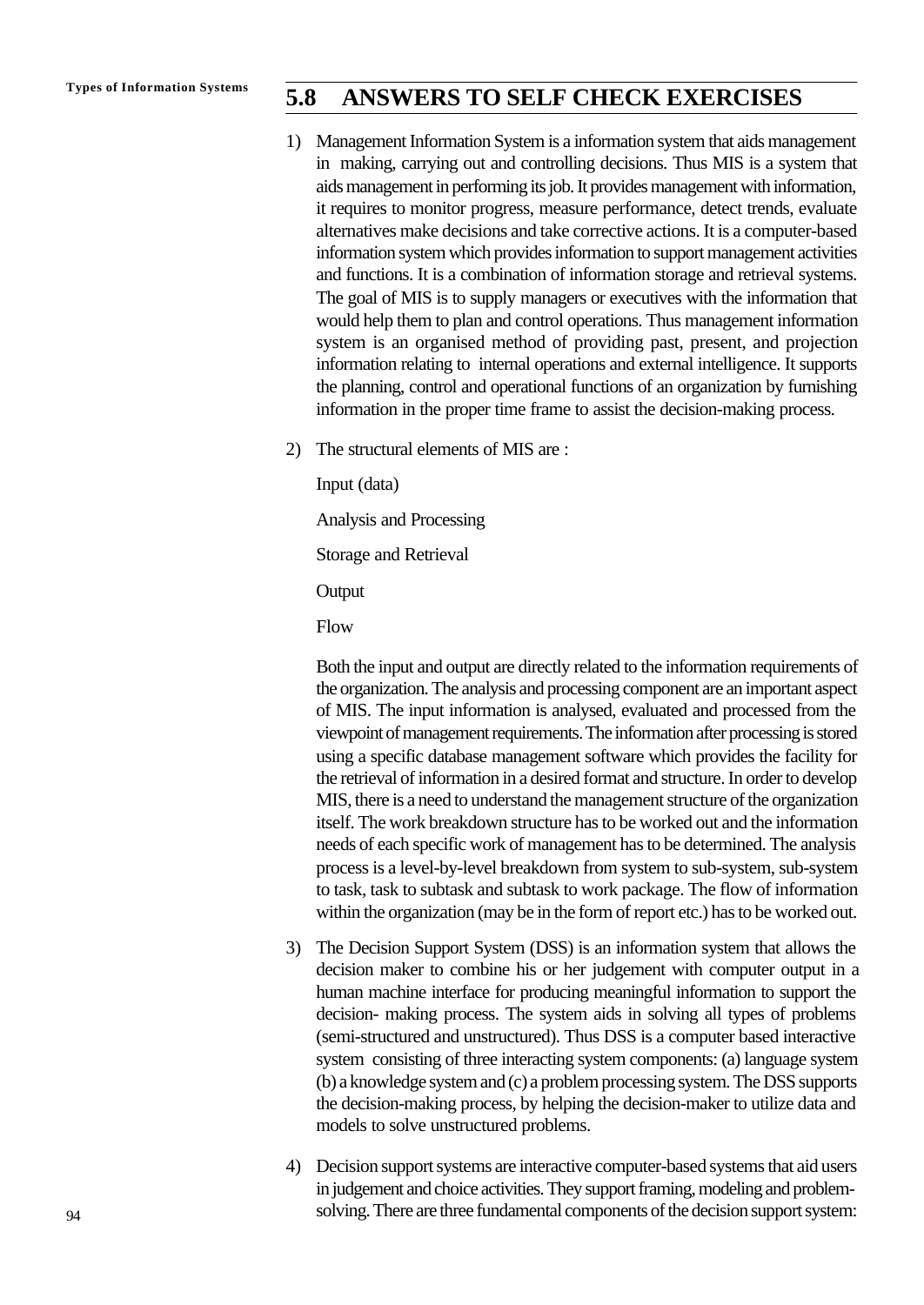- i) Database and database management system
- ii) Model base and model base management system
- iii) Dialogue generation and management system



The database is a collection of data stored in a computer to be used for analysis and interpretation of the problem being investigated. The database must have a defined structure. The DSS may use different types of data model to store data that are relevant to the problem for which DSS has been defined.

The model base is the modeling component of the DSS which provides the DM with the capability to describe and analyse existing problems as well as generate and compare alternative solutions whereas the Dialogue Generation and Management System manages the interaction between the user and the system with the help of dialogue language.

| <b>KEYWORDS</b><br>5.9               |                                                                                                                                                                                                      |
|--------------------------------------|------------------------------------------------------------------------------------------------------------------------------------------------------------------------------------------------------|
| <b>Databases</b>                     | : It is a collection of logically interrelated data<br>stored in a computer with the facility of easy<br>access and retrieval.                                                                       |
| <b>Decision Making</b>               | The process of selecting the most desirable<br>or optimum alternative to resolve a problem<br>or to attain a goal.                                                                                   |
| <b>Decision Support System (DSS)</b> | : An information system to support decision-<br>makers in semi-structured and unstructured<br>decision situations.                                                                                   |
| <b>Dialogue Sub-system</b>           | : A component of DSS which provides<br>capability to the user to interface with<br>database and permits the use of the system<br>in an interactive and iterative mode.                               |
| <b>Heuristics</b>                    | : It is an ad hoc mode of decision making or<br>simplification that reduces or limits the<br>search in a large problem space. They are<br>the rules of the thumb and reflect bounded<br>rationality. |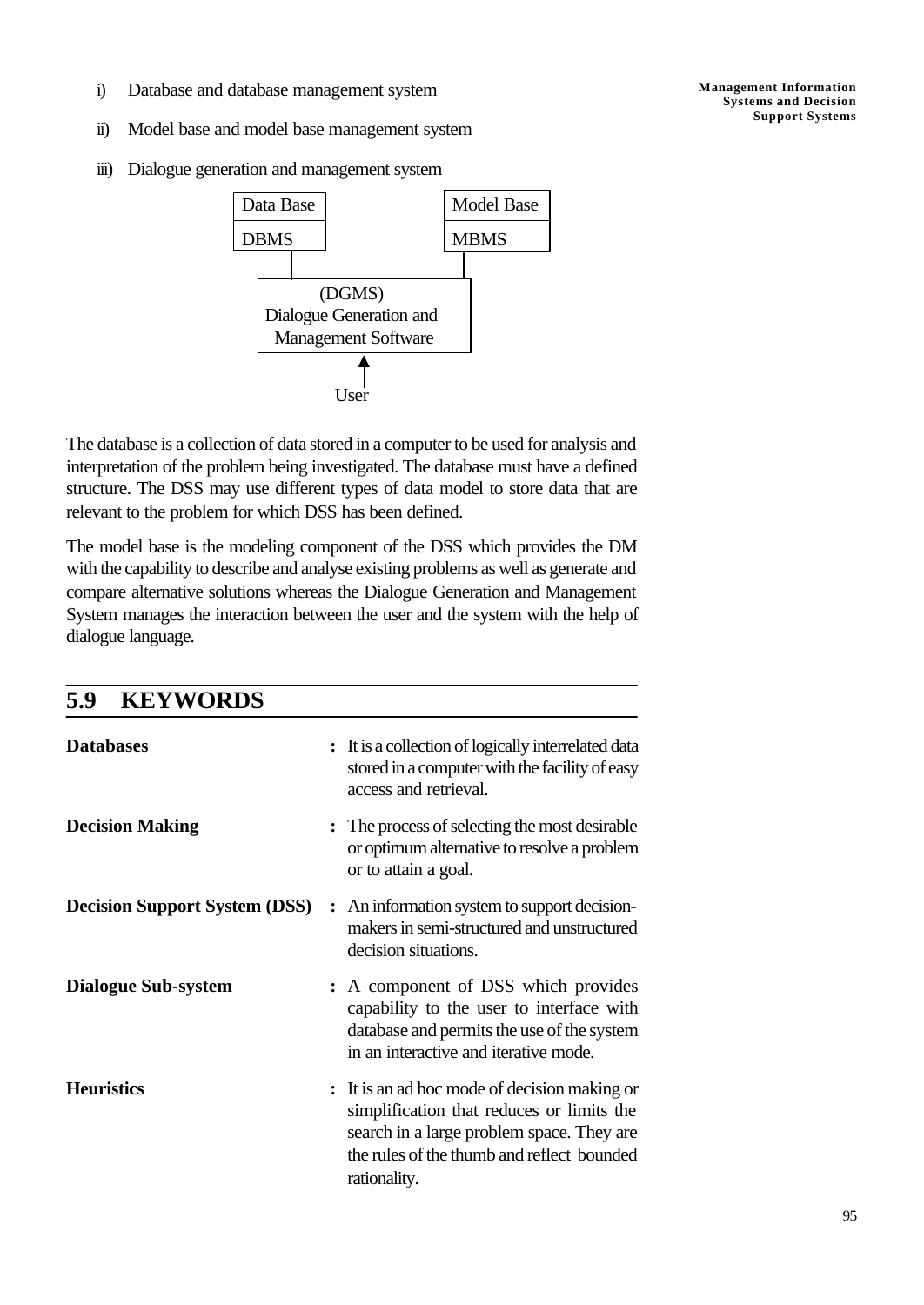| <b>Types of Information Systems</b> | <b>HIPS</b>                                          | : Human Information Processing System is<br>the cognitive system of the human mind<br>which processes information for decision<br>and action.                                                                                                                                                                                                                                         |
|-------------------------------------|------------------------------------------------------|---------------------------------------------------------------------------------------------------------------------------------------------------------------------------------------------------------------------------------------------------------------------------------------------------------------------------------------------------------------------------------------|
|                                     | <b>Information</b>                                   | Information is the symbolic element used<br>for communicating knowledge irrespective<br>of the nature (numerical, textual etc.),<br>material carriers, form of presentation, etc.<br>It refers to both substance or content of<br>documents and to physical existence. The<br>term is also used to designate both the<br>message (substance and form) and its<br>communication (act). |
|                                     | <b>Management</b>                                    | Is a process and agency which directs and<br>guides the operation of an organization in<br>the realization of established aims.                                                                                                                                                                                                                                                       |
|                                     | <b>Management Information</b><br><b>System (MIS)</b> | : A system which provides management<br>with information it requires to monitor<br>progress, measure performance, detect<br>trends, evaluate alternatives, make decision<br>and to take corrective action.                                                                                                                                                                            |
|                                     | <b>Model Base</b>                                    | It is a component of DSS, which provides<br>the decision-maker with the ability to<br>describe and analyse existing problems as<br>well as to generate and compare alternative<br>solutions. It comprised a library of models.                                                                                                                                                        |
|                                     | <b>Structured decision</b>                           | The decision tasks which are usually of a<br>routine and repetitive nature and require<br>little analysis or judgment. A definite<br>procedure has been worked out for<br>handling them.                                                                                                                                                                                              |
|                                     | <b>Unstructured decision</b>                         | The decision tasks which are usually of a<br>non-routine and non-repetitive nature.<br>There is no clear cut method for handling<br>the problem because it has not arisen<br>before.                                                                                                                                                                                                  |

## **5.10 REFERENCES AND FURTHER READING**

Alter, S.L. (1977). Taxonomy of Decision Support System. *Sloan Management Review.* 19; Fall. pp. 39-56.

Argyris, Chris. (1971) Management Information System : The Challenge of Rationality and Emotionality. *Management Science,* February.

Bonczek, Robert H. et al. (1981) Foundation of Decision Support System. New York : Academic Press, pp. 11-13.